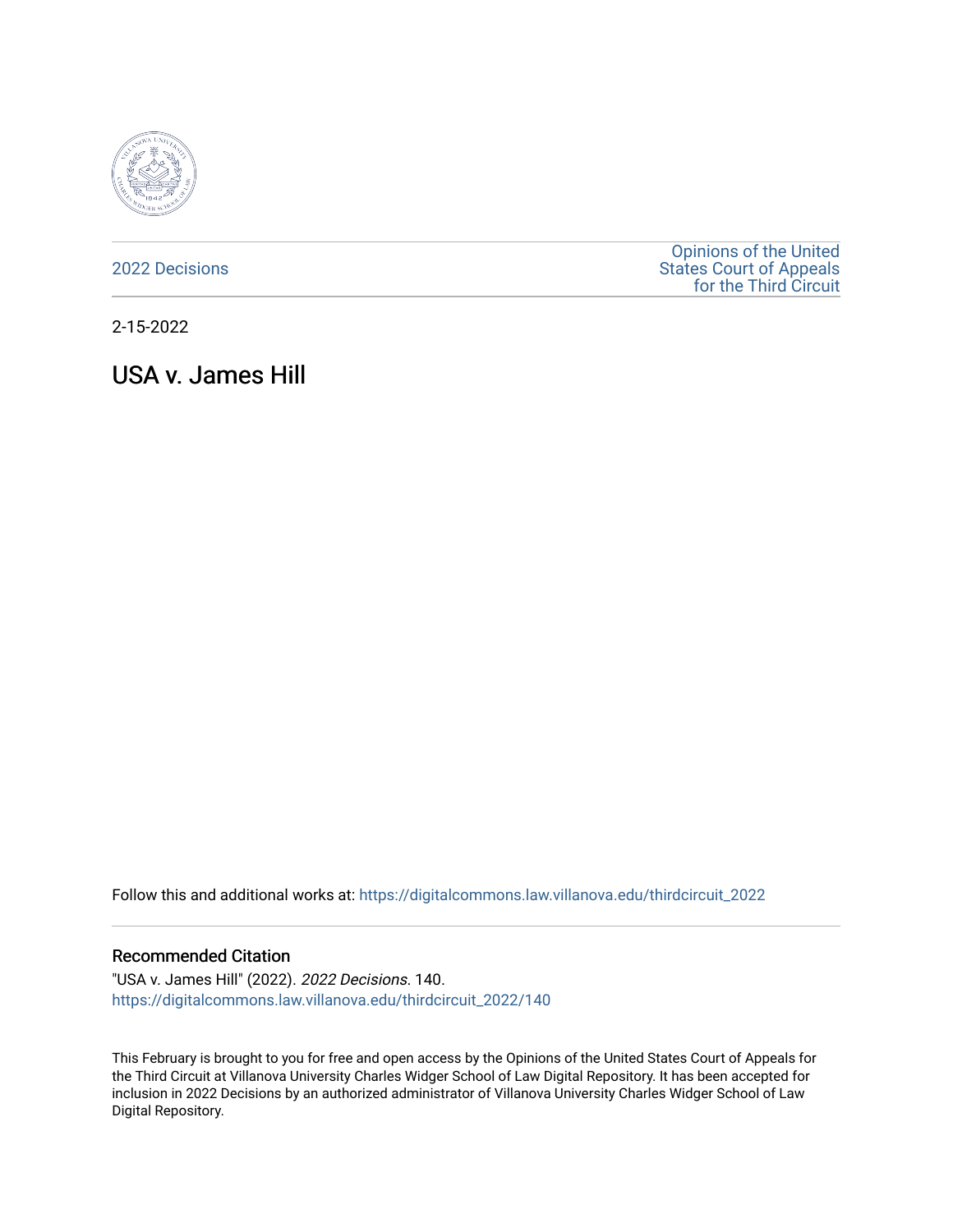#### CLD-082 **NOT PRECEDENTIAL**

## UNITED STATES COURT OF APPEALS FOR THE THIRD CIRCUIT

\_\_\_\_\_\_\_\_\_\_\_

# No. 21-3109 \_\_\_\_\_\_\_\_\_\_\_

## UNITED STATES OF AMERICA

v.

JAMES HILL,

\_\_\_\_\_\_\_\_\_\_\_\_\_\_\_\_\_\_\_\_\_\_\_\_\_\_\_\_\_\_\_\_\_\_\_\_

Appellant

On Appeal from the United States District Court for the Eastern District of Pennsylvania (D.C. Criminal Action No. 2:18-cr-00458-001) District Judge: Honorable Gerald A. McHugh

\_\_\_\_\_\_\_\_\_\_\_\_\_\_\_\_\_\_\_\_\_\_\_\_\_\_\_\_\_\_\_\_\_\_\_\_

Submitted on the Appellee's Motion for Summary Affirmance Pursuant to Third Circuit LAR 27.4 and I.O.P. 10.6 February 10, 2022 Before: AMBRO, SHWARTZ, and BIBAS, Circuit Judges

> (Opinion filed: February 15, 2022) \_\_\_\_\_\_\_\_\_

# OPINION\* \_\_\_\_\_\_\_\_\_

PER CURIAM

Appellant James Hill, proceeding pro se, appeals from the District Court's order

denying his motion for compassionate release filed pursuant to 18 U.S.C.

<sup>\*</sup> This disposition is not an opinion of the full Court and pursuant to I.O.P. 5.7 does not constitute binding precedent.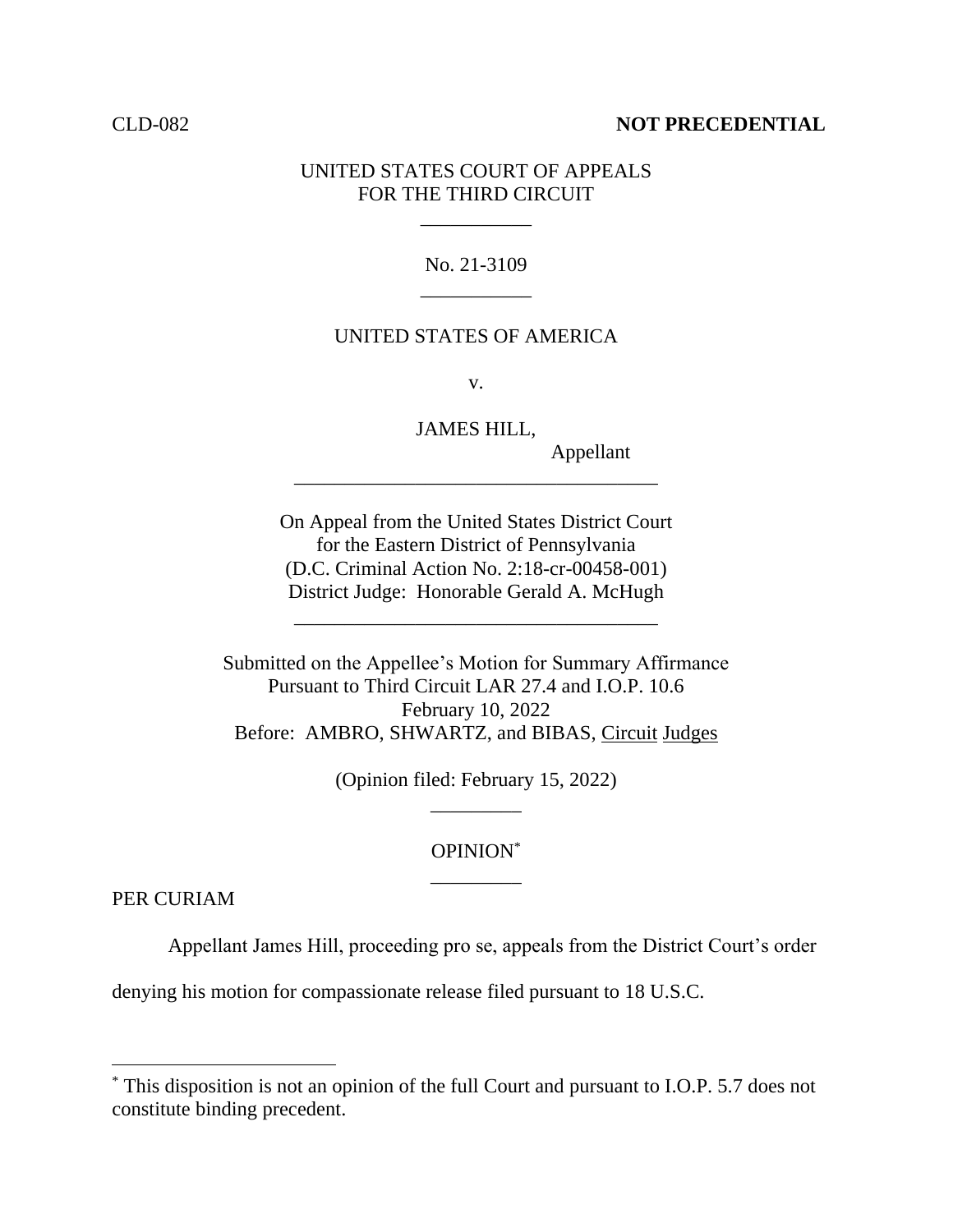$\S$  3582(c)(1)(A). The Government has filed a motion for summary affirmance. For the reasons that follow, we grant the Government's motion and will summarily affirm the District Court's judgment.<sup>1</sup>

After a 2018 trial, a jury in the United States District Court for the Eastern District of Pennsylvania found Hill guilty of possessing a firearm while a convicted felon, in violation of 18 U.S.C.  $\S 922(g)(1)$ . The District Court sentenced him in 2019 to a term of 70 months in prison. We affirmed his conviction on appeal. See United States v. Hill, No. 19-2532 (judgment order entered July 30, 2021). According to the Bureau of Prisons (BOP), Hill is scheduled for release on September 3, 2023.

In August 2021, Hill filed a renewed motion for compassionate release under 18 U.S.C.  $\S 3582(c)(1)(A)$ , asserting that he had "extraordinary and compelling" reasons for a reduction in sentence or release. Hill claimed that he suffers from fatty liver disease, liver failure, asthma, nerve and muscle damage from gunshot wounds, and vitamin D deficiency. According to Hill, these medical conditions put him at an increased risk of complications should he contract the COVID-19 virus again. (Hill was infected with COVID-19 in December 2020.) In particular, he maintains that the prison's failure to properly care for his fatty liver condition in the past year caused his overall health to deteriorate and left him vulnerable to the virus. The Government opposed Hill's motion.

<sup>&</sup>lt;sup>1</sup> We also grant the Government's request for leave to file its motion for summary action, see Government's Motion at 7 n.3, and its motion to be excused from filing a brief.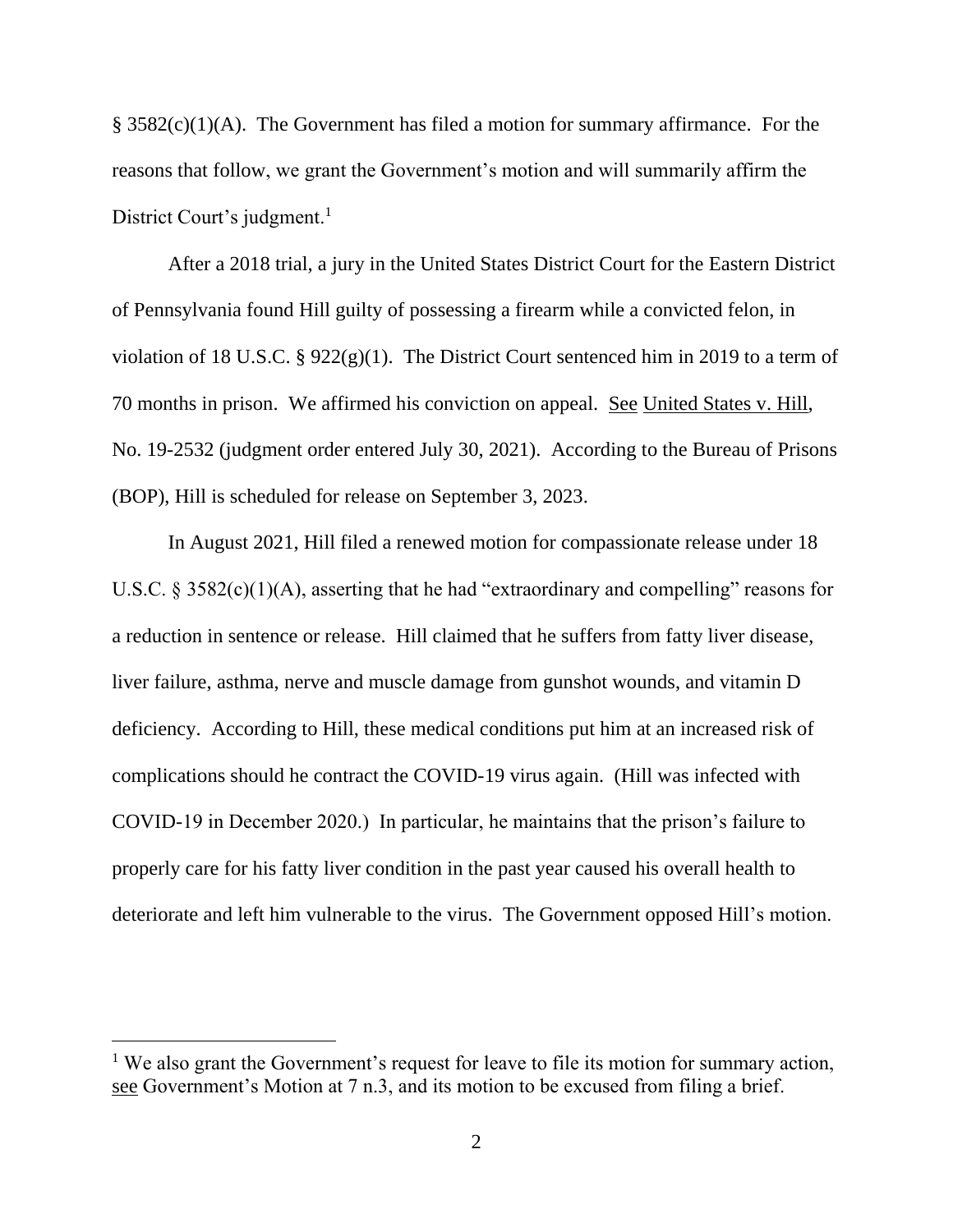The District Court denied relief in October 2021, because Hill had not demonstrated "extraordinary and compelling" reasons for reduction of release, nor did the weighing of factors under § 3553(a) counsel in favor of relief. Hill filed this timely appeal and a pro se informal brief. The Government moved for summary affirmance. See 3d Cir. L.A.R. 27.4; 3d Cir. I.O.P. 10.6.

We have jurisdiction under 28 U.S.C. § 1291. We review the District Court's order for an abuse of decision, and we "will not disturb the District Court's decision 'unless there is a definite and firm conviction that it committed a clear error of judgment in the conclusion it reached upon a weighing of the relevant factors.'" United States v. Pawlowski, 967 F.3d 327, 330 (3d Cir. 2020) (alteration omitted) (quoting Oddi v. Ford Motor Co., 234 F.3d 136, 146 (3d Cir. 2000)); see also United States v. Andrews, 12 F.4th 255, 259 (3d Cir. 2021). We will take summary action if "no substantial question is presented" by Hill's appeal. 3d Cir. L.A.R. 27.4; I.O.P. 10.6.

Here, after examining Hill's medical records and motion, the District Court ruled that Hill's medical condition did not "rise to [the] level" of an "extraordinary and compelling" reason for release. D. Ct. Memorandum at 1 (citing  $\S$  3582(c)(1)(A)(i)). The Court acknowledged that the Centers for Disease Control and Treatment (CDC) has identified chronic liver disease as a condition that could lead to a more severe COVID infection. Id. at 1-2. That said, however, the District Court reasonably concluded that Hill still did not show an "extraordinary and compelling" circumstance requiring release when the record reflected that his medical conditions have been controlled at FCI

3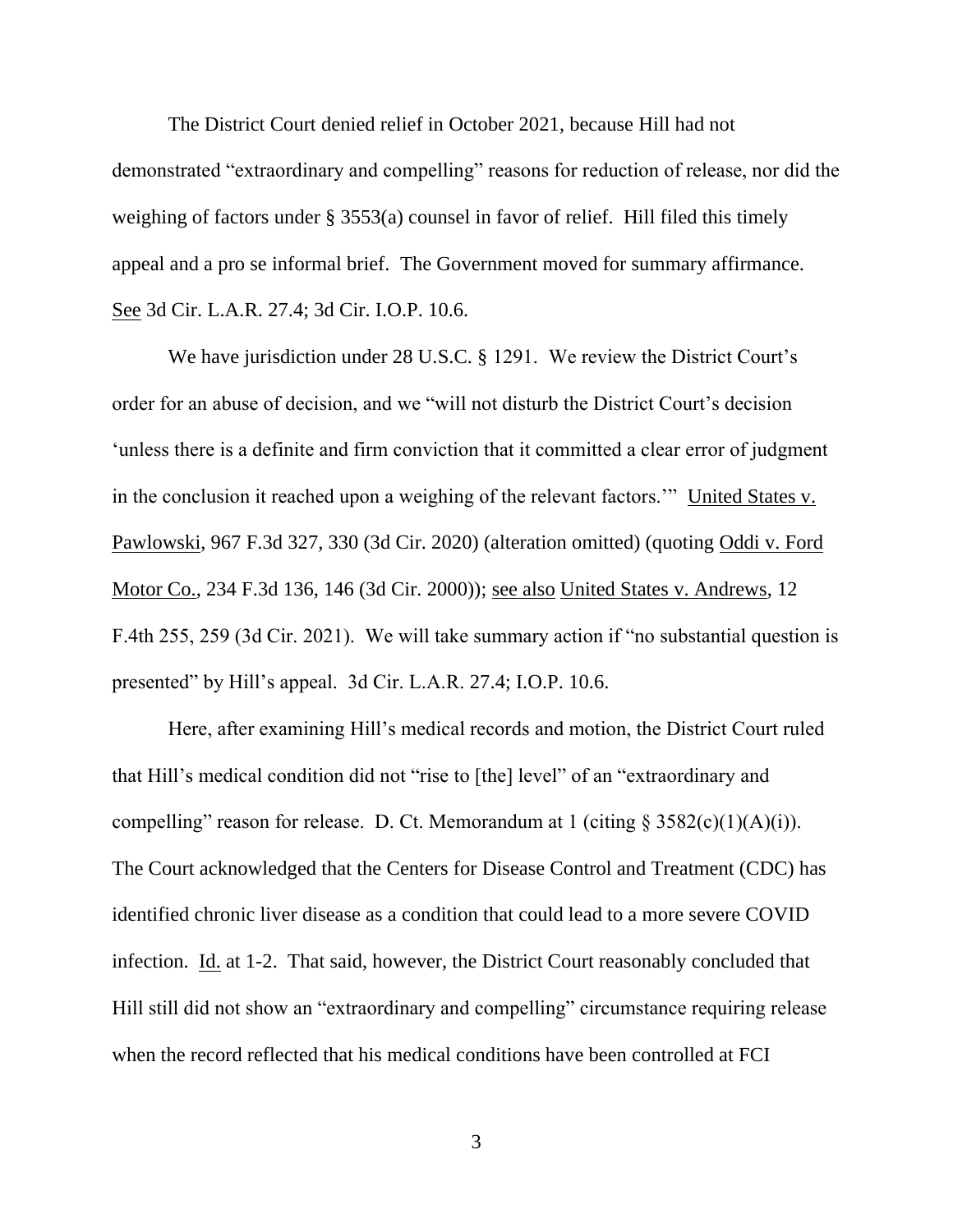Schuylkill, and further, that Hill had an asymptomatic COVID-19 case in December 2020 from which he has fully recovered. $2$ 

Moreover, just as the District Court did, we observe that a high percentage of inmates at FCI Schuylkill—87.4 per cent of the current inmate population, according to the Government in its motion—are fully vaccinated against the COVID-19 virus. Hill apparently has not been vaccinated: before the District Court, he claimed that he wasn't offered the vaccine (contrary to a form with his name indicating refusal—he said the signature was forged) and that he wanted to consult with medical professionals prior to receiving it because of his chronic liver disease. See ECF No. 65 at 5; ECF No. 71 at 4. Even though Hill has access to medical professionals at the prison, Hill has not indicated that he has consulted with them. Also, to the extent he claims that he has not been offered a vaccine, the District Court has stated that it "will intervene if Mr. Hill seeks and is denied a vaccine." D. Ct. Memorandum at 3 n.6. There is nothing extraordinary or compelling about Hill's situation that would mandate reduction of sentence or release when he has available, but unutilized, options to protect his health. See Garrett v. Murphy, 17 F.4th 419, 433 (3d Cir. 2021) (stating "'widespread availability of the

<sup>&</sup>lt;sup>2</sup> Hill claimed that he suffers from "long-haul COVID" symptoms like fatigue, shortness of breath, and dizziness, but the District Court noted that Hill neither substantiated that assertion nor explained how that condition would increase his risks of a severe reinfection. D. Ct. Memorandum at 2. As the District Court noted, the records reflected that Hill reported that he suffers from asthma.  $\underline{Id}$  at n.3. Insofar as Hill asserted in this action that the BOP failed to adequately treat this or any other condition requiring medical care, and that he desires relief other than a reduced sentence or release, he cannot obtain that type of relief through a compassionate release motion.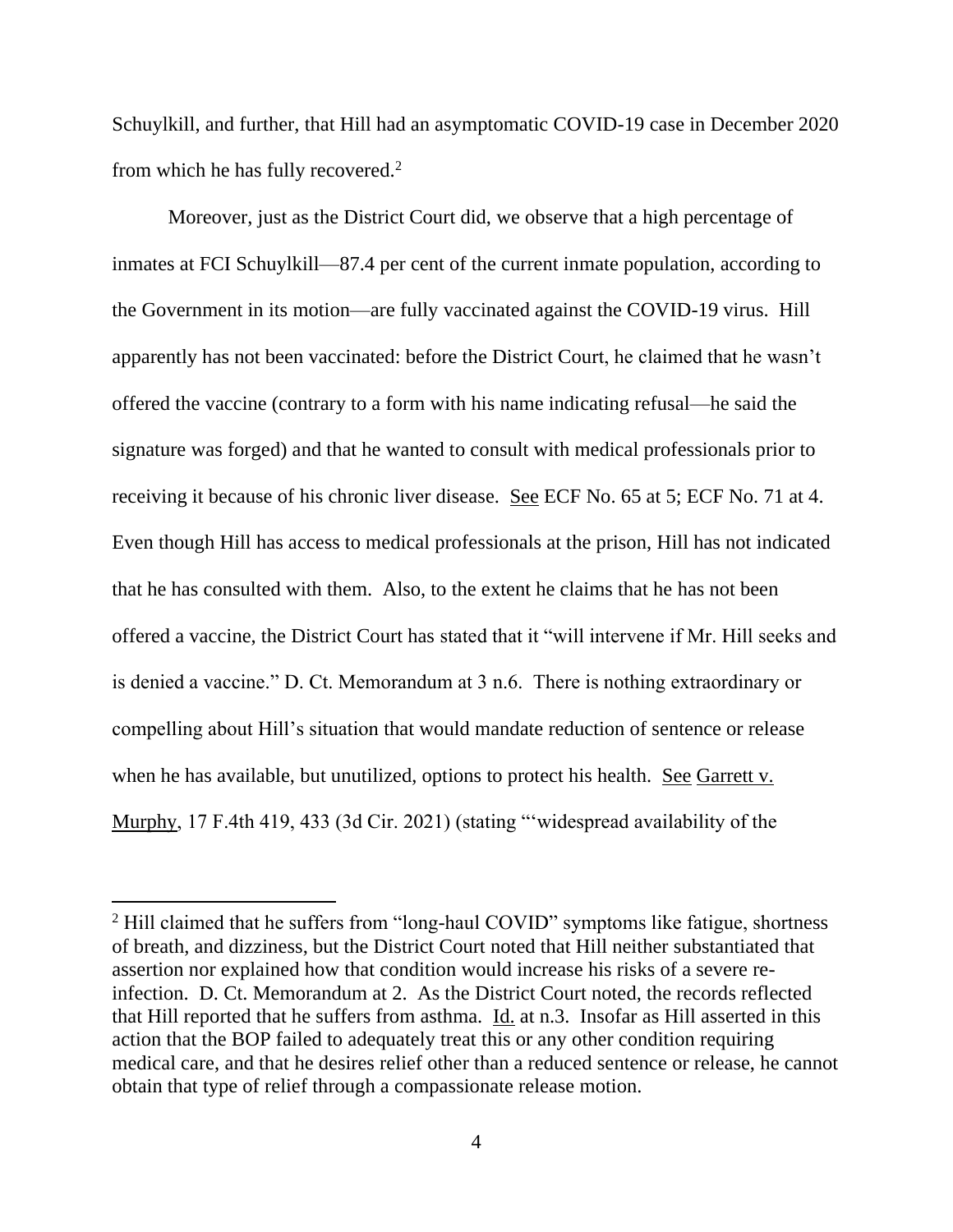COVID-19 vaccine . . . eliminates' need for compassionate release" (quoting United States v. Burgard, 857 F. App'x 254, 255 (7th Cir. 2021)).

Aside from the lack of an "extraordinary and compelling" basis for release, the District Court also concluded that the factors under 18 U.S.C. § 3553(a)(1) counseled against it. Those factors include, among other things, "the history and characteristics of the defendant," 18 U.S.C.  $\S$  3553(a)(1), and "the need for the sentence imposed . . . to reflect the seriousness of the offense, to promote respect for the law, . . . to provide just punishment for the offense[,] . . . to afford adequate deterrence to criminal conduct," and to "protect the public from further crimes of the defendant," id.  $\S 3553(a)(2)(A)-(C)$ . Hill is presently serving a sentence for possessing a loaded weapon after being convicted of a felony. Hill argued that he does not have a history of violence and that he was not arrested for a violent offense. Still, his two prior felonies of carrying guns without a license indicates that Hill continued, undeterred, to illegally possess firearms. (He has an additional felony conviction for possessing heroin with intent to distribute.) The District Court sentenced Hill on the present charge to 70 months, "the lowest end of the guideline range." D. Ct. Memorandum at 1. Under the circumstances, the District Court did not abuse its discretion when it concluded that Hill's release after serving only 39 months (as of October 2021), would not "reflect the seriousness of his offense, promote respect for the law, or adequately deter him from future criminal behavior." Id. at 4.

5